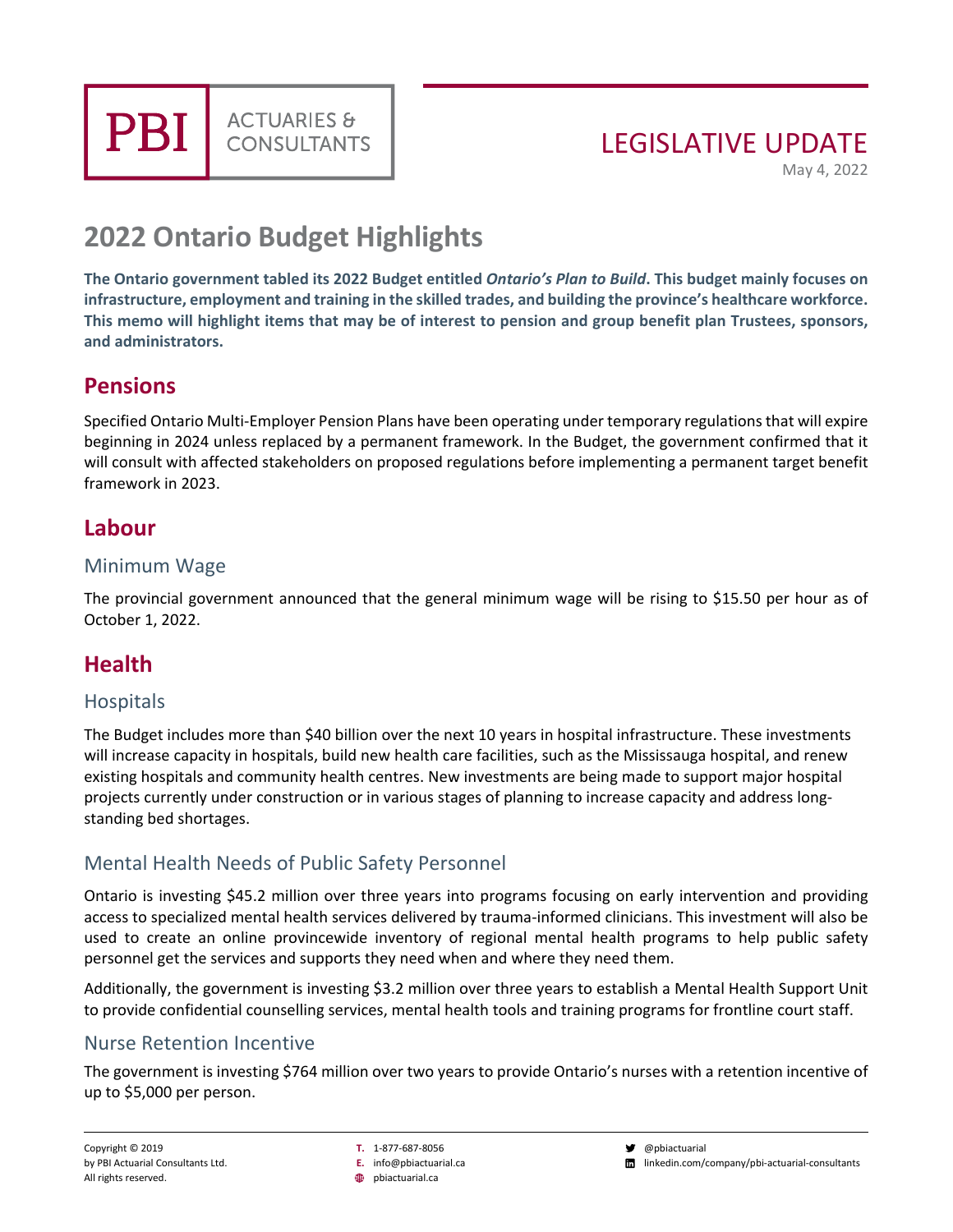#### Life Sciences Innovation Program

Ontario is investing \$15 million over three years in a Life Sciences Innovation Program to develop and scale up the commercial potential of therapeutics and medical and digital technologies.

#### Home Care

The government is planning to invest up to \$1 billion over the next three years to improve quality of care and keep the people of Ontario in the homes that they love longer.

#### Community Paramedicine for Long-Term Care program

Ontario is investing more than \$60 million over two years, starting in 2022–23, to continue expanding the Community Paramedicine for Long-Term Care program to the 22 remaining communities.

#### Surgical Recovery Strategy

To increase capacity, the government is investing \$300 million in 2022–23 as part of the province's Surgical Recovery Strategy.

#### Emergency Health Services

The Budget includes \$56.8 million in 2022–23 to increase capacity in emergency health services in communities across Ontario.

#### Offload Nursing Program

Ontario is investing \$7 million in 2022–23 to support the Dedicated Offload Nursing program. This investment will fund additional health care providers to assist with offloading ambulance patients to the emergency department, allowing paramedics to respond to other emergency calls. This new funding will support the recruitment of up to 60 frontline health care providers to improve ambulance patient offload in emergency departments. This investment will also support the expansion of the program into other communities and regions, including Guelph, Sault Ste. Marie and Muskoka.

#### Ontario Seniors Care at Home Tax Credit

The Budget introduces a refundable Ontario Seniors Care at Home Tax Credit designed to help low- to moderateincome seniors aged 70 and older with eligible home care medical expenses, including for attendant care, assistive breathing devices, and hearing and walking aids. In 2022, this new Personal Income Tax credit would provide \$550 on average to eligible families. Senior families will be able to claim it when they file their personal Income Tax and Benefit Returns starting with the 2022 tax year.

## **Training and Education**

The Ontario government is investing \$1 billion annually in employment and training programs and providing \$268.5 million over three years in additional funding through Employment Ontario to the government's skills training and employment programs.

#### Learn and Stay Grant

The Ontario government will launch the new \$61 million Learn and Stay Grant. Starting in Spring 2023, applications will open for up to 2,500 eligible postsecondary students who enrol in priority programs, such as nursing, and work in underserved communities in the region where they studied after graduation.